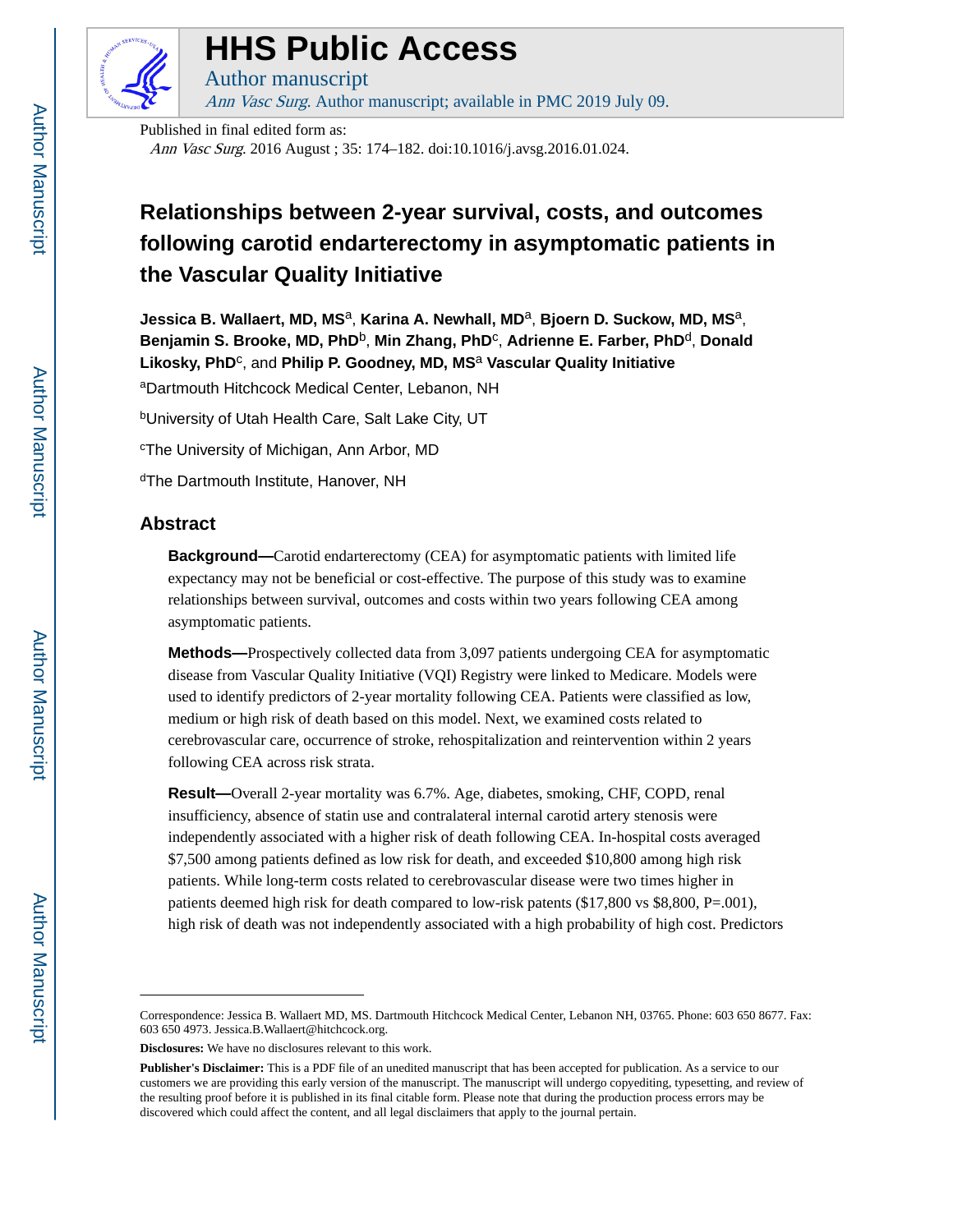of high cost at 2-years were severe contralateral ICA stenosis, dialysis dependence, and ASA Class 4. Both statin use and CHF were protective of high cost.

**Conclusions—**Greater than 90% of patients undergoing CEA live long enough to realize the benefits of their procedure. Moreover, the long-term costs are supported by the effectiveness of this procedure at all levels of patient risk.

## **INTRODUCTION**

Controversy exists regarding the need for carotid revascularization in patients with asymptomatic carotid stenosis  $1-8$ . Asymptomatic patients have a much lower annual risk of stroke than those who have experienced neurologic sequelae related to their carotid stenosis -- approximately 3% per year in each year of the patient's remaining life. This makes the absolute benefit of revascularization uncertain for many patients, especially those who may not live long enough to reap the prophylactic benefits of revascularization<sup>6</sup>. Decisionmaking surrounding carotid revascularization must include consideration of the up-front risks of a procedure, the long-term risk of stroke, and the patient's life expectancy  $9-11$ . Further, patients, payers and policymakers alike are anxious to avoid "unnecessary" procedures, as well as procedures where complications and their associated expense are likely to occur without the potential to achieve a clinical benefit.

However, while avoiding unnecessary carotid revascularization seems simple and plausible, two gaps in knowledge exist. First, despite several studies that describe factors associated with short-term risks of stroke or death, it is difficult for physicians to recognize when patients are likely to have poor long-term survival following carotid endarterectomy (CEA). Second, while many have studied factors associated with adverse clinical outcomes following CEA, little is known about the patient and procedural factors associated with higher long-term costs after CEA for asymptomatic carotid stenosis.

Therefore, we use data from the Vascular Quality Initiative, linked to Medicare claims, to examine relationships between survival, outcomes and costs related to cerebrovascular care within the first two years following CEA among asymptomatic patients. Our primary aim was to identify spending related to "unnecessary" carotid revascularization. We sought to define a cohort of high-risk patients who were unlikely to survive two years following CEA and to examine spending among this cohort of patients. We hypothesized that the majority of excess spending in carotid revascularization was attributable to care provided to these highrisk patients.

### **METHODS**

#### **Datasets and Cohort Construction**

We identified all asymptomatic patients (those without prior stroke or transient ischemic attack) who underwent CEA between January  $1<sup>st</sup>$ , 2003 and December 31 $<sup>st</sup>$ , 2011 in each the</sup> Vascular Quality Initiative (VQI) for the Society of Vascular Surgery Registry and in Medicare claims datasets. Then, using date of surgery, location of surgery (zip code), and gender the datasets were matched to one another on a patient level using a probabilistic matching algorithm. This matching process was successful in matching 70% of patients.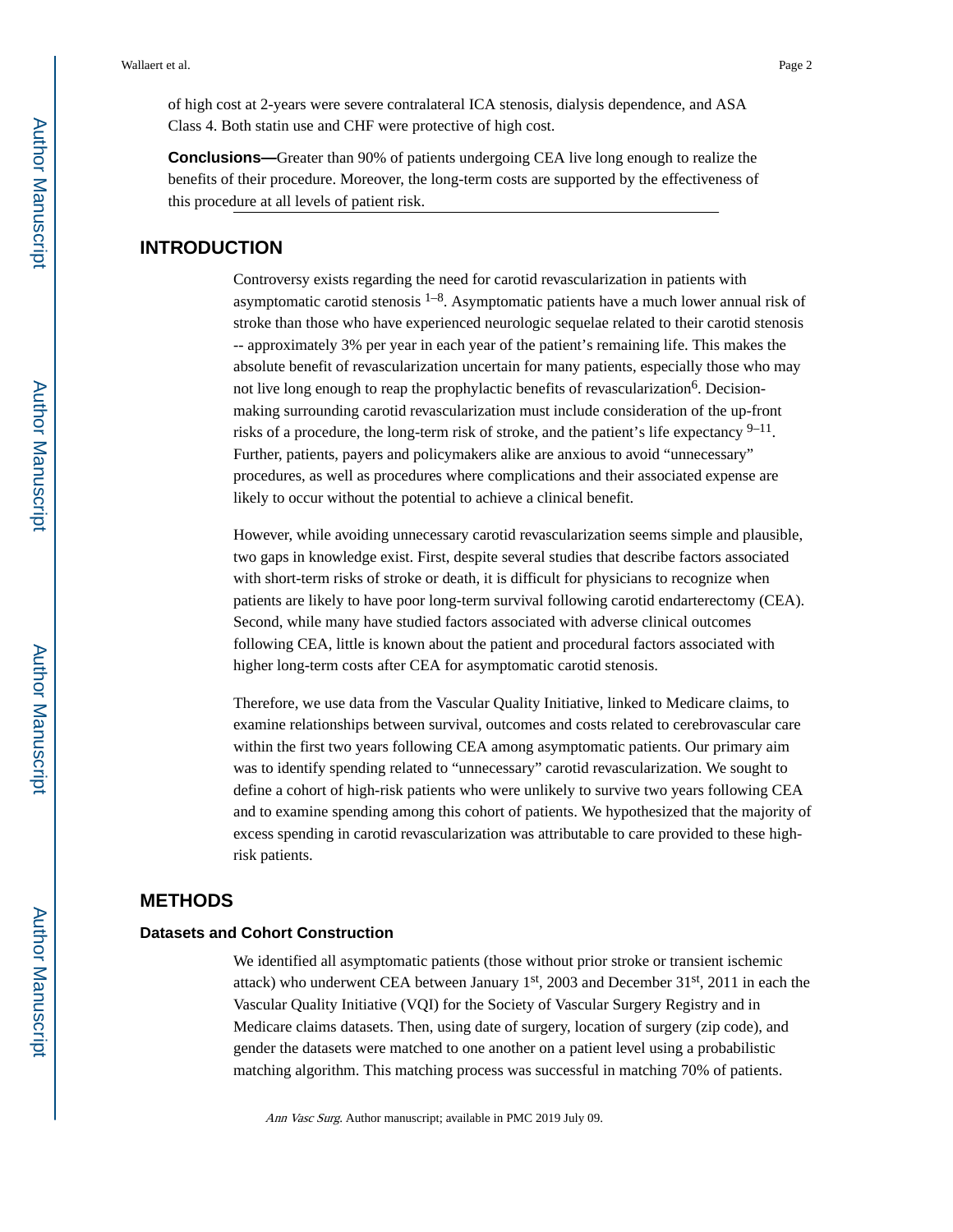Addition of the matched Medicare dataset allows long-term follow-up, as well as examination of late outcomes that can be identified in Medicare claims. Further details regarding the matched clinical-claims dataset can be found at [vascularqualityinitiative.org.](http://vascularqualityinitiative.org)

#### **Identifying Factors Associated with 2-Year Survival**

First, we sought to define patient characteristics associated with reduced 2-year survival. To do this, we identified patients who died from any cause within two years following CEA. Next, Kaplan-Meier survival analyses with logrank test (for categorical variables) and Cox proportional hazard regression (for continuous variables) were used to examine univariate associations between 2-year mortality and a variety of patient-related characteristics. All variables that were associated with mortality with p<0.2 were entered into a multivariate model and backwards stepwise Cox proportional hazard regression with nested likelihood ratios was performed to generate a final model for predicting mortality at 2 years. Following this, we created three risk strata for mortality -- low, medium and high. To do this, scores to predict risk-of-death within two years were assigned to each patient in our cohort. These scores were calculated by summing the beta coefficients for each covariate in our Cox model for each individual. Cut-points for defining patients as low, medium or high risk were selected based on the distribution of risk scores. CEA in high-risk patients was deemed potentially "unnecessary", as these patients are most likely to die before experiencing the potential benefit of CEA. The 2-year timeframe was chosen based on recent national guidelines and multispecialty society expert recommendations 10, 12–14

### **Identifying Factors Associated with High Cost (highest 10th percentile of costs, >\$18,000)**

To examine in-hospital and 2-year costs for patients undergoing CEA we used price-adjusted Medicare spending beginning on the date of CEA. Price-adjusted Medicare spending is a regionally and inflation-adjusted measure of actual Medicare payments (not Medicare charges). Further information about price-adjustment has been reported in prior work <sup>15</sup>. Reported costs include the cost of the index procedure as well as any costs related to readmission, re-intervention, or subsequent admission for stroke. Readmission was deemed to be related to the index procedure if it occurred within 30 days of discharge. Reintervention was defined as a revisional procedure (either CEA or carotid artery stent) or progression of contralateral carotid stenosis requiring revascularization (CEA or CAS), and was determined using CPT codes for these interventions. Due to limitations within the dataset, we are unable to further delineate what proportion represent ipsilateral revision or contralateral primary interventions. However, prior work suggests a 20% ipsilateral reintervention rate<sup>16</sup>. Subsequent admissions for stroke were determined by examining discharge ICD-9 codes indicative of stroke in Medicare claims (Supplemental Table 1). Each of these events occurred in the period after the individual index operation, and therefore can represent ipsilateral or contralateral events.

Once we understood the distribution of each in-hospital and 2-year costs we defined highcost as the highest 10th percentile of cost, or greater than \$18,000. We then used backwards stepwise logistic regression to examine patient, operative and hospital level characteristics associated with high-cost.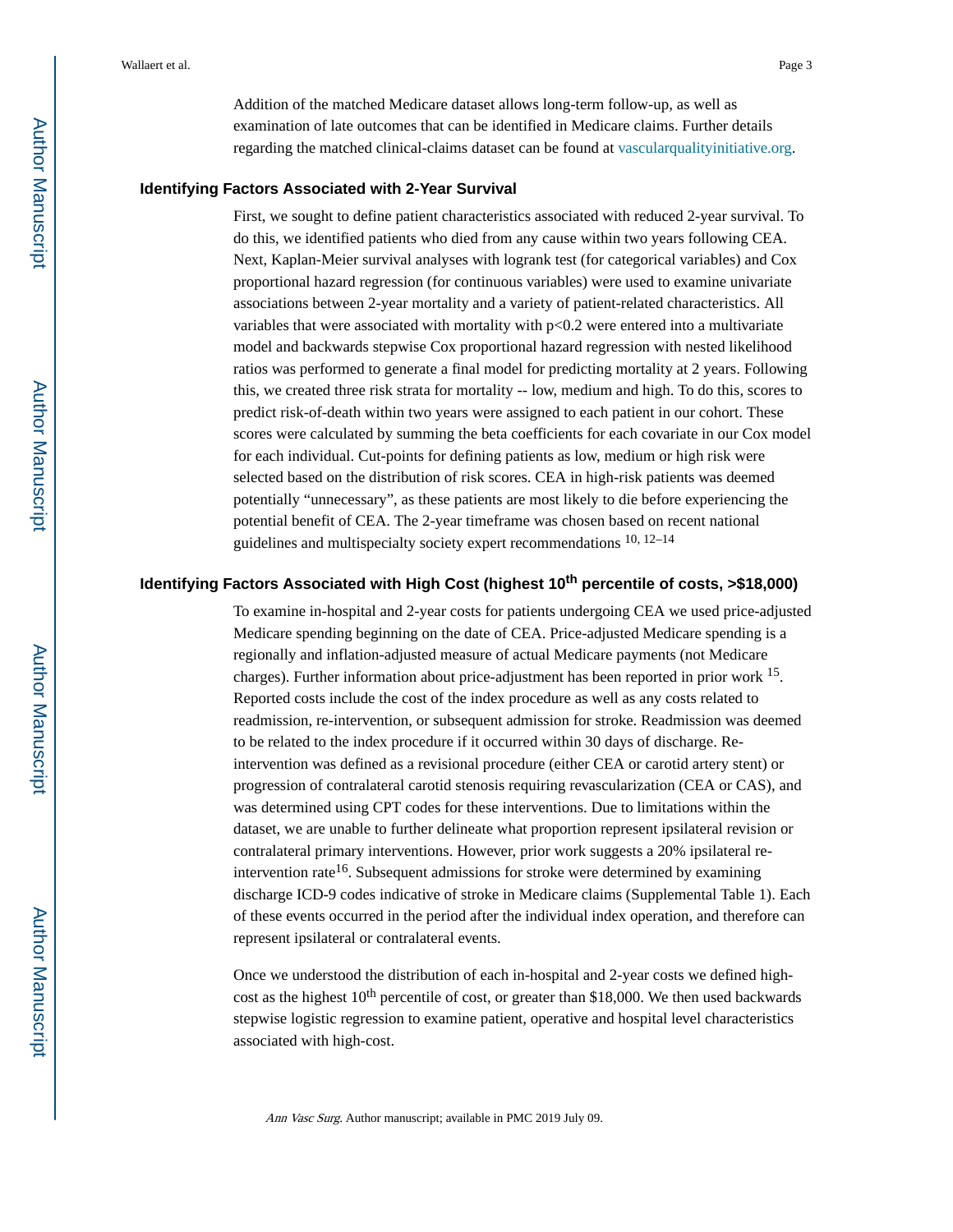#### **Outcomes by Risk Strata for Mortality within 2 years**

Once we established low, medium and high-risk strata for mortality at 2 years we then examined the following outcomes across these risk strata: stroke, need for re-intervention, in-hospital costs, and overall costs at two years. Stroke outcomes were established using both variables indicative of stroke within the VQI dataset, as well as variables indicative of a post-operative hospitalization where ICD-9 codes for stroke were identified in Medicare claims (Supplemental Table 1). Determination of need for re-intervention, in-hospital and 2 year costs are described above. Events measured at 2 years were reported using life table analysis.

#### **Outcomes by Cost Strata**

In a similar fashion, using life table analysis, we also examined the following outcomes across low and high cost strata: in-hospital death, 2-year mortality, stroke and need for reintervention. Operational definitions for each of these outcomes are described above.

All analyses were performed using SAS (Cary, NC) and STATA 12 MP (College Station, TX). Dartmouth's Committee for the Protection of Human Subjects approved our research protocol and approved the waiver of need for informed consent.

## **RESULTS**

We studied 3,097 patients who underwent CEA for asymptomatic disease within the linked dataset between January 1, 2003 and December 31, 2011. Overall two-year mortality was 6.7%. Mean spending at 2 years following CEA was \$9,375 (SD \$8,817), however it ranged greatly, from \$5,539 to \$232,099.

#### **Factors Associated with Reduced 2-year Survival**

Overall two-year mortality was 6.7%. The strongest predictors of death at 2 years were age >80 years (HR 2.9), congestive heart failure (CHF, HR 2.2), dialysis dependence (HR 4.0) and occluded contralateral internal carotid artery (HR 2.2) (Table 1). Additional risk factors included insulin-requiring diabetes, smoking, COPD, renal insufficiency, and lack of statin use (Table 1).

Scores for predicting risk of death at 2 years following CEA were calculated for each individual in the cohort and ranged from 0 to 20. Based on the distribution of assigned risk scores (Figure 1) 1,894 patients were classified as low risk of death at 2 years (score  $\leq 6$ ), 1,164 patients were designated medium risk of death (score 6–12) and an additional 39 were high-risk (score >12). Two-year mortality for low-risk patients was 4% (N=75). Medium risk patients had an average 2-year mortality of 10% ( $N=116$ ), and 44% ( $N=17$ ) of patients designated as high-risk were dead within 2 years following CEA. Patient characteristics for each risk strata are shown in Table 2. As expected, low risk patients were, on average, younger with fewer comorbidities such as hypertension, coronary artery disease (CAD), CHF, diabetes and COPD when compared to medium and high risk patients.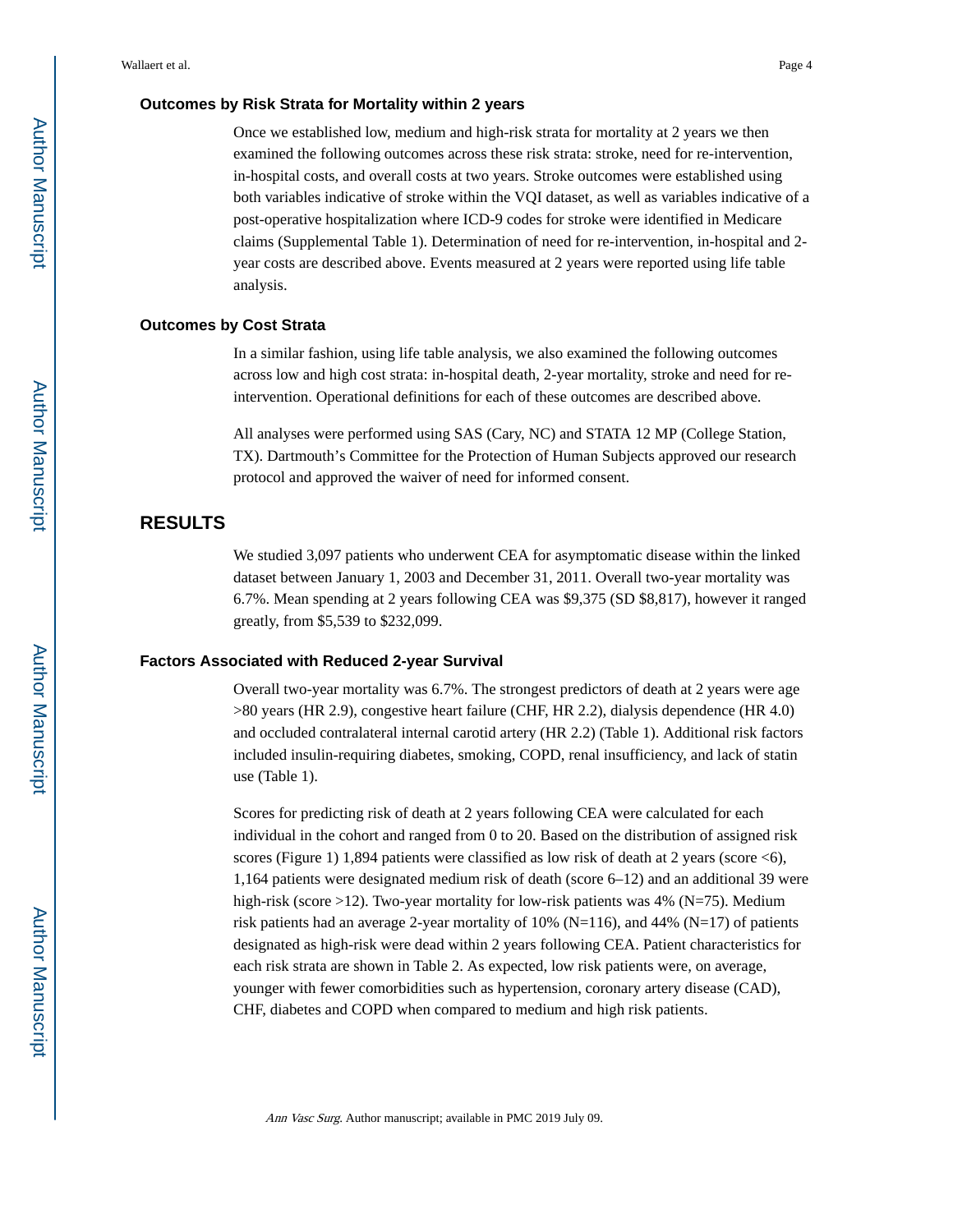#### **Factors Associated with High Cost (highest 10% of costs, >\$18,000)**

We examined all spending in the two year period following CEA, including spending on the operative procedure, as well as spending on post-operative admissions related to reinterventions or stroke. Costs related to admissions for other diagnoses (such as for management of CAD, CHF, etc) were not included in this analysis. Overall costs averaged a mean of \$9,375 (SD \$8,817), and ranged from \$5,539 to \$232,099. The rate of readmission for stroke within 2 years following CEA was 11.9%. The incidence of reintervention by CEA or carotid artery stenting was generally low, with a mean of 6.3%.

Patients were designated as high cost if they were within the highest 10% of costs (> \$18,000). Compared to those patients designated as low cost, these high cost patients were significantly more likely to smoke and to have comorbidities such as CAD, CHF, renal insufficiency and contralateral ICA stenosis. These patients were also, on average, classified as more ill based on ASA scoring and were less likely to be taking a statin (Table 3). After adjusting for differences in baseline comorbidities, our multivariate model indicated several independent predictors of high-cost at 2 years including degree of contralateral ICA stenosis (OR for >80% stenosis 19.5) and dialysis dependence (OR 33.4, Table 4). Increasing ASA Class was protective of high cost (compared to ASA Class I, OR for Class 2, 3 and 4 were 0.23, 0.37 and 1.0 respectively). Likewise, statin use and CHF were each protective of high cost (OR 0.7 each). However, this was not statistically significant (Table 4).

#### **Relationships between risk of death, high costs, and outcomes**

We examined the relationships between patient-level risk of death within two years following CEA and costs. The results are shown in Table 5. Overall, in-hospital price adjusted Medicare spending was similar among all patients regardless of their risk of death (low risk \$7,500; medium risk \$8,276; high risk \$10,868). However, long-term costs were markedly different across risk strata. Costs accrued by high risk patients were, on average, two times those of low risk patients at 2 years (\$17,815 vs \$8,801, P=.001). Further, while only 9.5% of low risk patients were designated high cost, nearly one quarter (24.6%) of high risk patients met our criteria for high cost.

Lastly, we examined incidence of readmission for stroke or reintervention by risk strata for death at 2 years (Table 5). Overall, the rate of readmission for stroke within 2 years following CEA was 11.9%. This was not strongly associated with increasing risk strata for mortality (low risk 10.2%, medium 14.4%, and high risk 12.8%). The incidence of reintervention by CEA or carotid artery stenting was generally low, with a mean of 6.3%. Unlike rehospitalization for stoke, however, rates of reintervention increased by risk strata, with high risk patients more likely to undergo reintervention than medium or low-risk patients (7.7% vs 7.0% and 5.8%, respectively).

## **DISCUSSION**

Carotid revascularization is a major cost for Medicare patients. Many have examined the cost-effectiveness of carotid revascularization  $17-19$  and undoubtedly improved patient selection for CEA could result in significant savings for healthcare payers. In our analysis of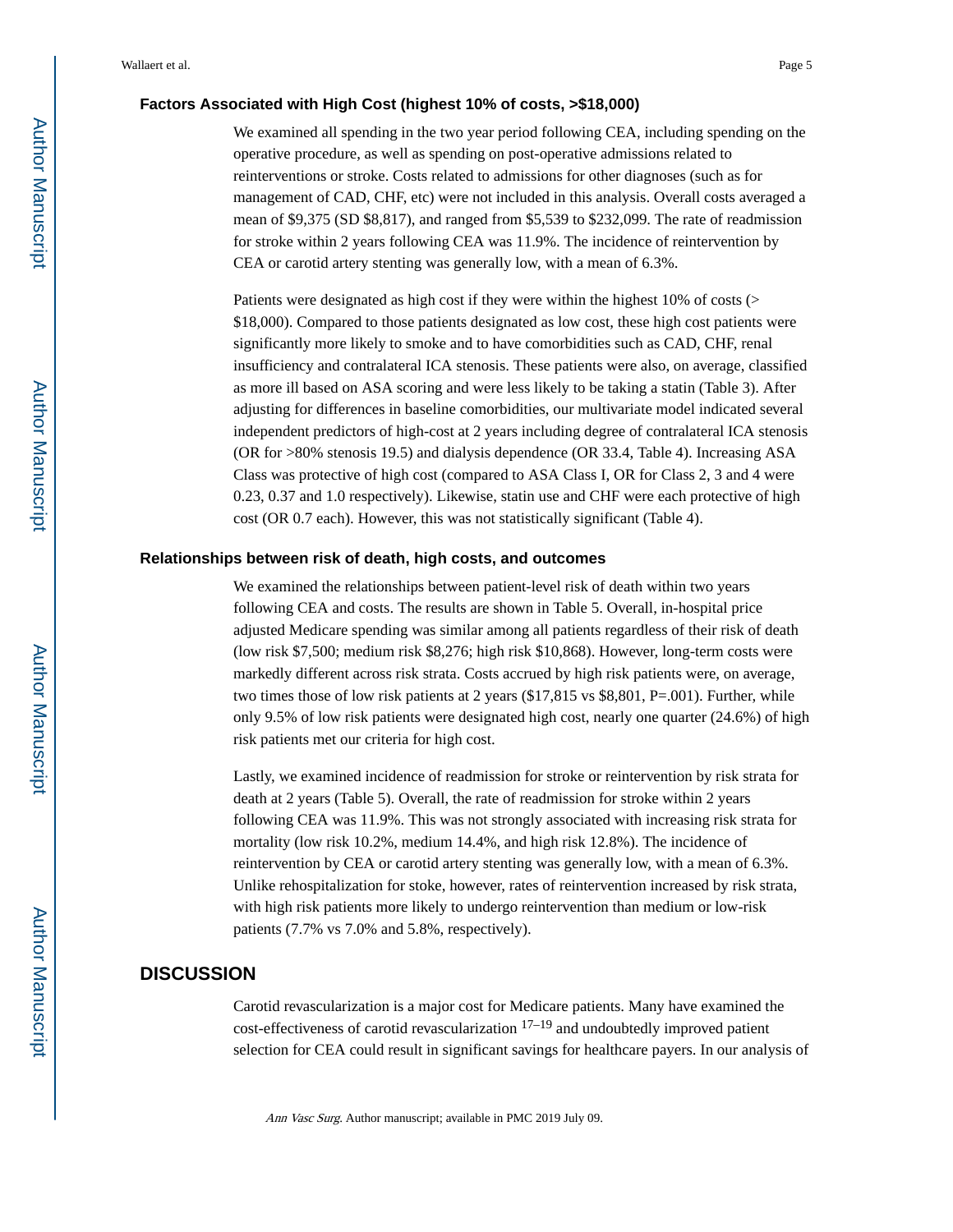more than 3,000 patients undergoing carotid revascularization in the VQI, more than 90% were still alive within two years after surgery, suggesting that most patients selected for carotid revascularization by surgeons in the VQI have been chosen appropriately. However, approximately 8% of patients died within 2 years of surgery, suggesting that these patients may not have benefited from the procedure, which intends to protect against future stroke. Monies spent on these procedures, and subsequent related expenses, may represent costs that are better spent elsewhere.

#### **Factors associated with poor survival following carotid revascularization**

The current study established several risk factors for poor long-term survival following carotid revascularization. Specifically, age, diabetes, smoking, CHF, COPD, renal insufficiency, lack of statin therapy, and contralateral ICA stenosis all impact survival among patients undergoing CEA. These findings echo those of our prior work examining 5-year survival following CEA among those registered in the Vascular Study Group of New England  $20$ , and are similar to those of previous studies. For example, Kragsterman *et al* examined outcomes following over 6,000 CEAs performed for asymptomatic disease in a population based study using the Swedish Vascular Registry and identified four major predictors of decreased 5-year survival: prior vascular surgery (OR 1.8), cardiac disease (OR 1.7), diabetes (OR 2.3), and age (OR 1.5 per 10 years) <sup>21</sup>. Other studies also suggest that diabetes  $20,22$ , cardiac disease  $20,22$  and widespread arterial disease (as indicated by claudication <sup>22</sup>, contralateral ICA stenosis <sup>20, 22</sup>, and intracranial obstructive lesions <sup>23</sup>) affect long-term survival in those patients undergoing CEA.

#### **Pre-operatively identifying patients who will be more costly in the period after surgery**

Our data suggest that progression of cerebrovascular disease, especially contralateral stenosis is a central opportunity for reducing complications and cost. These findings also echo those of previous researchers, who have noted significantly higher risks of stroke or death among asymptomatic patients with contralateral stenosis undergoing CEA or CAS. For example, Bennet *et al* used NSQIP data to show that contralateral ICA stenosis was an independent predictor of stroke or death (OR 3.1) in patients undergoing CEA for asymptomatic disease 24 Our own findings have noted contralateral internal carotid artery stenosis independently associated with restenosis, leading to reintervention or stroke. Notably, this association holds true even in high risk populations: Salomon du Mont in his analysis of 118 octogenarians undergoing CEA noted that even within this high risk population, contralateral ICA stenosis imparted a near five-fold risk of stroke or death (20% vs 4.88%) <sup>25</sup>.

Further, one might assume that characteristics that make a patient high risk for death following carotid revascularization, such as CHF, would be associated with higher cost. However, the current study found that CHF and higher ASA class were actually protective of high cost. While these findings are limited by a small number of observations in the highcost cohort, they may potentially represent the fact that patients with advanced comorbidities, such as advanced CHF, did not live long enough to accrue a significant cost burden.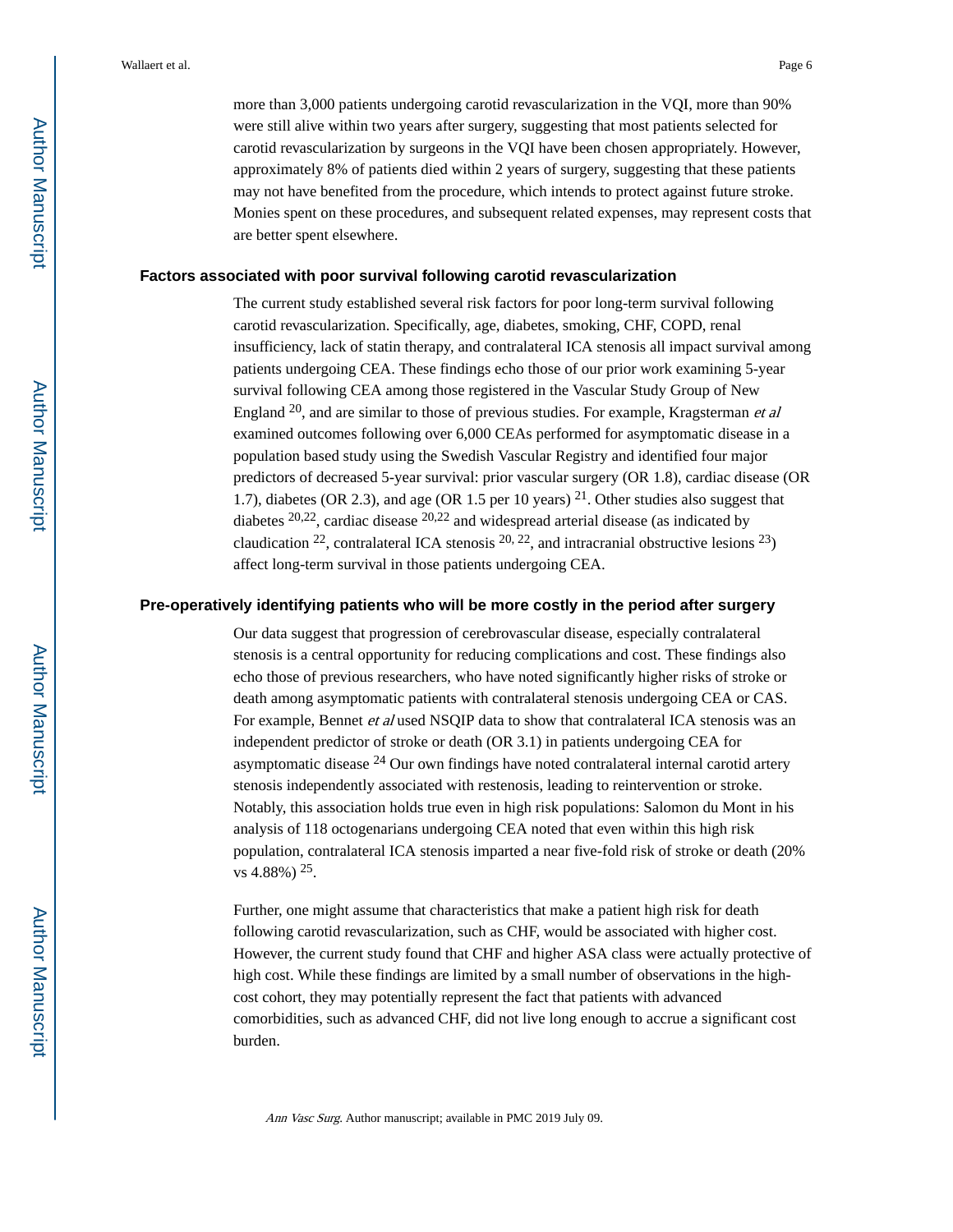#### **Pathways forward**

Which option is likely to help health systems be most cost-effective in caring for patients with carotid artery disease: avoiding surgery in patients unlikely to survive in the long term after surgery, or avoiding surgery in patients likely to suffer recurrent disease and incur high costs? Our results suggest that better patient selection – at least in terms of survival - is not likely to result in dramatic cost savings, for two reasons. First, only a small proportion – less than 10% - of carotid revascularizations were performed in patients who did not live long enough to benefit from revascularization. Eliminating the costs of these procedures is unlikely to dramatically impact the overall spending on carotid revascularization among Medicare patients. Second, the highest differences in costs were not evident at the time of the initial operation, but instead accumulated later in follow-up, where certain patients' higher costs were driven by late events such as the need for revisional surgery or treatment for subsequent stroke. These findings suggest that cost savings are likely to be best achieved by better long-term management of risk factors for stroke, rather than eliminating "unnecessary" carotid revascularization.

Given the poor clinical outcomes and high cost associated with patients who have bilateral disease undergoing carotid revascularization, our findings suggest that risk factor modification is central to both primary and secondary prevention of stroke, in both the short and long-term. In a recent review, Constantinou *et al* summed up the evidence in favor for combination medication therapy with antiplatelet, antihypertensive and anti-diabetic medication, together with smoking cessation to reduce stroke rates among patients with carotid stenosis 26 These findings have been echoed in medical best practice guidelines by several professional organizations. The SAMMPRIS trial (examined patients with intracranial artery stenosis) systematically implemented strict medical guidelines in highrisk symptomatic patients to show superiority of medical therapy alone to carotid artery stenting  $27$ , and it is likely that future trials may show similar benefit among asymptomatic patients.

These findings can help health systems prioritize both medical and surgical treatments for patients with carotid atherosclerosis. Many have hypothesized that eliminating "overuse" of asymptomatic carotid artery surgery in elderly patients who are unlikely to benefit from surgery would result in significant cost savings. While this may be true, our study suggests that optimal medical management of all patients at risk for primary or recurrent carotid artery disease may offer similar, if not greater, savings for health care systems.

#### **Limitations**

Our study has several limitations. First, our matching algorithms successfully matched 70% of patients to their respective Medicare claims, meaning that 30% of eligible VQI patients were not matched to their respective Medicare claims. While this match success rate is similar to other efforts, future efforts will seek to increase the success of matching algorithms using identifiers within the structure of our patient safety organization. Second, our long-term outcomes suffer from the ability to discern laterality - whether a late event refers to a second carotid intervention on the same side as the original revascularization, or whether it represents a second procedure on the contralateral side. While ICD-10 coding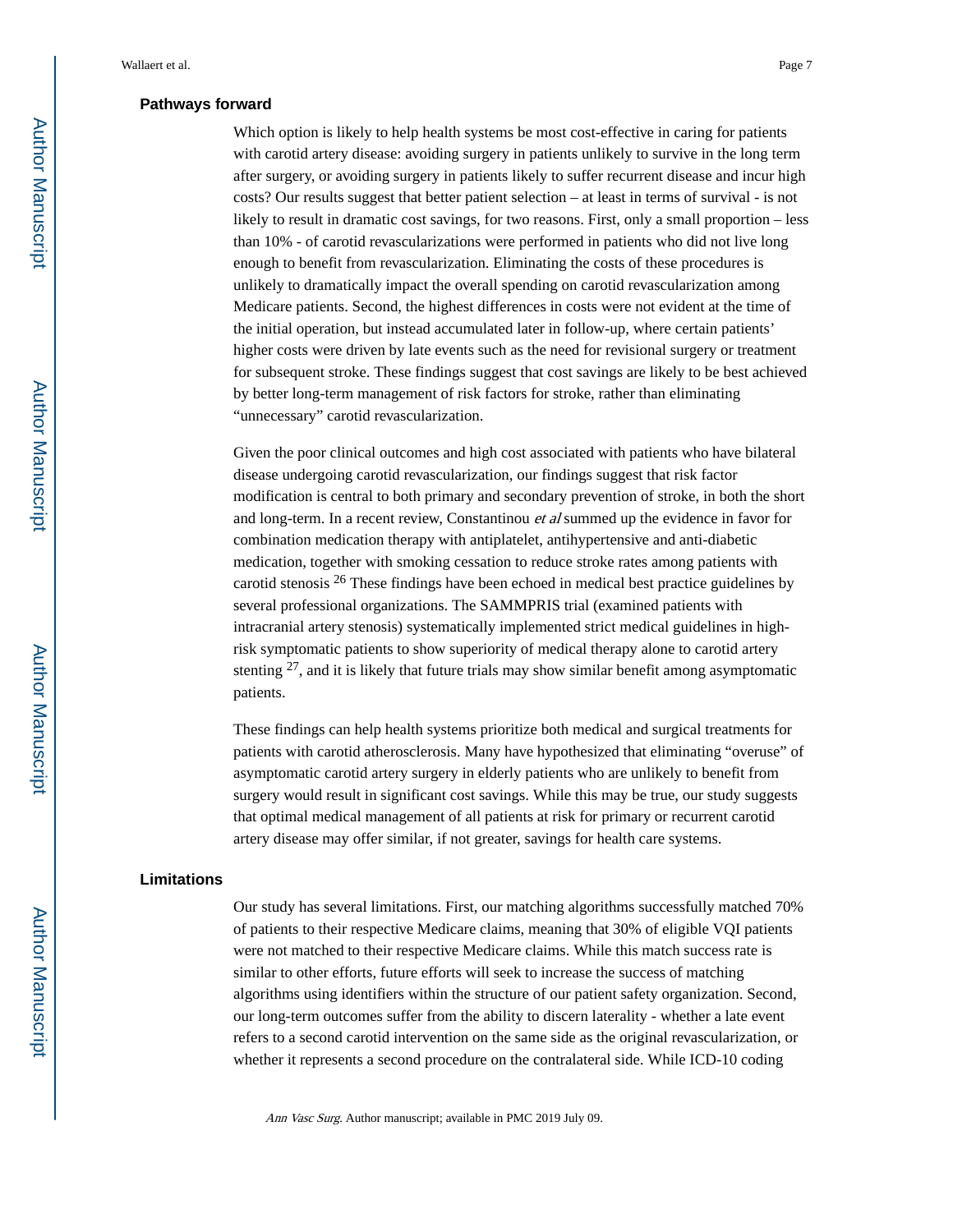changes, which incorporate laterality, will help eliminate this limitation in future work  $29$ , our estimates here describing patients with recurrent disease represent a heterogeneous population that includes both recurrence (about 20% of all endarterectomies from previous estimates 16) and progression of contralateral disease. While these are obviously different events, their final result – contribution to the cost of caring for patients with aggressive cerebrovascular disease – is similar in that they both raise the total costs in our cohort. Along these same lines, the current study is limited by inability to account for underlying etiology of stroke following CEA, recognizing that 87% of strokes are ischemic in origin, and roughly 20% are due to extracranial carotid artery disease<sup>30</sup>. Finally, our study considers costs in Medicare patients alone, although this is a commonly used proxy for overall costs of care <sup>15</sup> .

#### **Conclusions**

More than 90% of patients selected for carotid revascularization live well beyond 2 years after surgery, although factors associated with poor survival can be used to improve patient selection and limit unnecessary carotid revascularization. While eliminating these procedures is important to keep patients from undergoing unneeded treatments, our work suggests that policymakers interested in achieving cost savings are more likely to reach this goal by focusing on better long-term management of risk factors for stroke rather than focusing on eliminating "unnecessary" carotid revascularization.

## **Supplementary Material**

Refer to Web version on PubMed Central for supplementary material.

#### **Acknowledgments**

**Funding Sources:** Dr. Goodney was supported by a K08 from NHLBI (1K08HL05676-01), and an R21 from AHRQ (HS021581-01A1).

#### **References**

- 1. Wallaert JB, Cronenwett JL, Bertges DJ, et al. Optimal selection of asymptomatic patients for carotid endarterectomy based on predicted 5-year survival. J Vasc Surg 2013; 58(1):112–8. [PubMed: 23478502]
- 2. Wallaert JB, De Martino RR, Finlayson SR, et al. Carotid endarterectomy in asymptomatic patients with limited life expectancy. Stroke 2012; 43(7): 1781–7. [PubMed: 22550053]
- 3. Gould DA, Birkmeyer JD. Efficacy versus effectiveness of carotid endarterectomy. Eff Clin Pract 1999; 2(1):30–6. [PubMed: 10346551]
- 4. Moore WS, Barnett HJ, Beebe HG, et al. Guidelines for carotid endarterectomy. A multidisciplinary consensus statement from the ad hoc Committee, American Heart Association. Stroke 1995; 26(1): 188–201. [PubMed: 7839390]
- 5. Inzitari D, Eliasziw M, Gates P, et al. The causes and risk of stroke in patients with asymptomatic internal- carotid-artery stenosis. North American Symptomatic Carotid Endarterectomy Trial Collaborators [see comments]. New England Journal of Medicine 2000; 342(23):1693–700. [PubMed: 10841871]
- 6. Endarterectomy for asymptomatic carotid artery stenosis. Executive Committee for the Asymptomatic Carotid Atherosclerosis Study [see comments]. JAMA 1995; 273(18):1421–8. [PubMed: 7723155]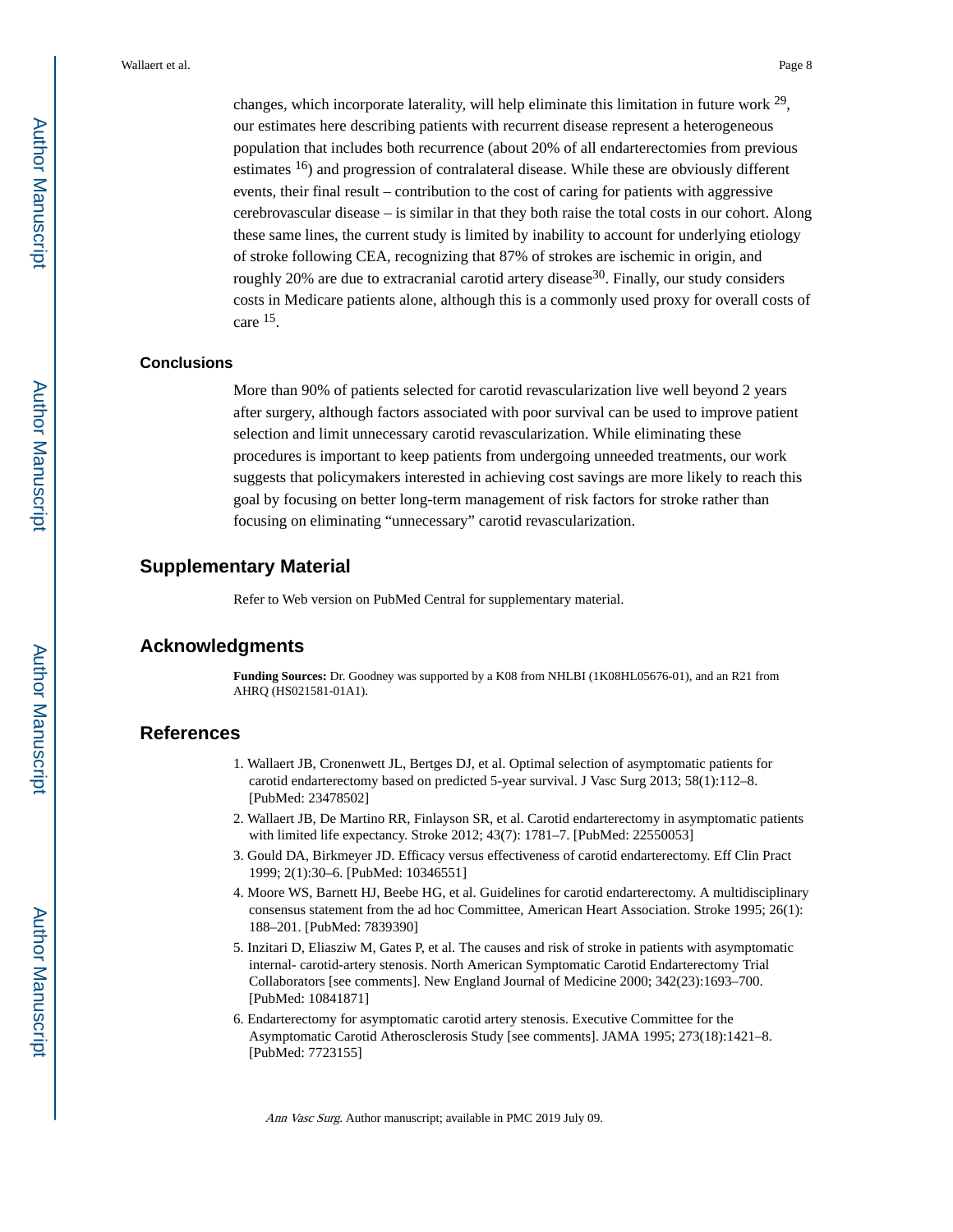- 8. Role of carotid endarterectomy in asymptomatic carotid stenosis. A Veterans Administration Cooperative Study. Stroke 1986; 17(3):534–9. [PubMed: 2872740]
- 9. Yuo TH, Goodney PP, Powell RJ, et al. "Medical high risk" designation is not associated with survival after carotid artery stenting. J Vasc Surg 2008; 47(2):356–62. [PubMed: 18155875]
- 10. Goldstein LB, Adams R, Alberts MJ, et al. Primary prevention of ischemic stroke: a guideline from the American Heart Association/American Stroke Association Stroke Council: cosponsored by the Atherosclerotic Peripheral Vascular Disease Interdisciplinary Working Group; Cardiovascular Nursing Council; Clinical Cardiology Council; Nutrition, Physical Activity, and Metabolism Council; and the Quality of Care and Outcomes Research Interdisciplinary Working Group: the American Academy of Neurology affirms the value of this guideline. Stroke 2006; 37(6):1583– 633. [PubMed: 16675728]
- 11. Goldstein LB, Adams R, Alberts MJ, et al. Primary prevention of ischemic stroke: a guideline from the American Heart Association/American Stroke Association Stroke Council: cosponsored by the Atherosclerotic Peripheral Vascular Disease Interdisciplinary Working Group; Cardiovascular Nursing Council; Clinical Cardiology Council; Nutrition, Physical Activity, and Metabolism Council; and the Quality of Care and Outcomes Research Interdisciplinary Working Group. Circulation 2006; 113(24):e873–923. [PubMed: 16785347]
- 12. Albers GW, Hart RG, Lutsep HL, et al. AHA Scientific Statement. Supplement to the guidelines for the management of transient ischemic attacks: A statement from the Ad Hoc Committee on Guidelines for the Management of Transient Ischemic Attacks, Stroke Council, American Heart Association. Stroke 1999; 30(11):2502–11. [PubMed: 10548693]
- 13. Greenland P, Alpert JS, Beller GA, et al. 2010 ACCF/AHA guideline for assessment of cardiovascular risk in asymptomatic adults: a report of the American College of Cardiology Foundation/American Heart Association Task Force on Practice Guidelines. J Am Coll Cardiol 2010; 56(25):e50–103. [PubMed: 21144964]
- 14. Brott TG, Halperin JL, Abbara S, et al. 2011 ASA/ACCF/AHA/AANN/AANS/ACR/ASNR/CNS/ SAIP/SCAI/SIR/SNIS/SVM /SVS guideline on the management of patients with extracranial carotid and vertebral artery disease: executive summary. A report of the American College of Cardiology Foundation/American Heart Association Task Force on Practice Guidelines, and the American Stroke Association, American Association of Neuroscience Nurses, American Association of Neurological Surgeons, American College of Radiology, American Society of Neuroradiology, Congress of Neurological Surgeons, Society of Atherosclerosis Imaging and Prevention, Society for Cardiovascular Angiography and Interventions, Society of Interventional Radiology, Society of NeuroInterventional Surgery, Society for Vascular Medicine, and Society for Vascular Surgery. Circulation 2011; 124(4):489–532. [PubMed: 21282505]
- 15. Gottlieb DJ, Zhou W, Song Y, et al. Prices don't drive regional Medicare spending variations. Health Aff (Millwood) 2010; 29(3):537–43. [PubMed: 20110290]
- 16. Dimakakos PB, Kotsis TE, Tsiligiris B, et al. Comparative results of staged and simultaneous bilateral carotid endarterectomy: a clinical study and surgical treatment. Cardiovasc Surg 2000; 8(1):10–7. [PubMed: 10661698]
- 17. Cronenwett JL, Birkmeyer JD, Nackman GB, et al. Cost-effectiveness of carotid endarterectomy in asymptomatic patients. J Vasc Surg 1997; 25(2):298–309; discussion 310–1. [PubMed: 9052564]
- 18. Benade MM, Warlow CP. Cost of identifying patients for carotid endarterectomy. Stroke 2002; 33(2):435–9. [PubMed: 11823648]
- 19. McDonald RJ, Kallmes DF, Cloft HJ. Comparison of hospitalization costs and Medicare payments for carotid endarterectomy and carotid stenting in asymptomatic patients. AJNR Am J Neuroradiol 2012; 33(3):420–5. [PubMed: 22116111]
- 20. Wallaert JB, Cronenwett JL, Bertges DJ, et al. Optimal selection of asymptomatic patients for carotid endarterectomy based on predicted 5-year survival. J Vasc Surg 2013; 58(1): 112–8. [PubMed: 23478502]
- 21. Kragsterman B, Bjorck M, Lindback J, et al. Long-term survival after carotid endarterectomy for asymptomatic stenosis. Stroke 2006; 37(12):2886–91. [PubMed: 17053183]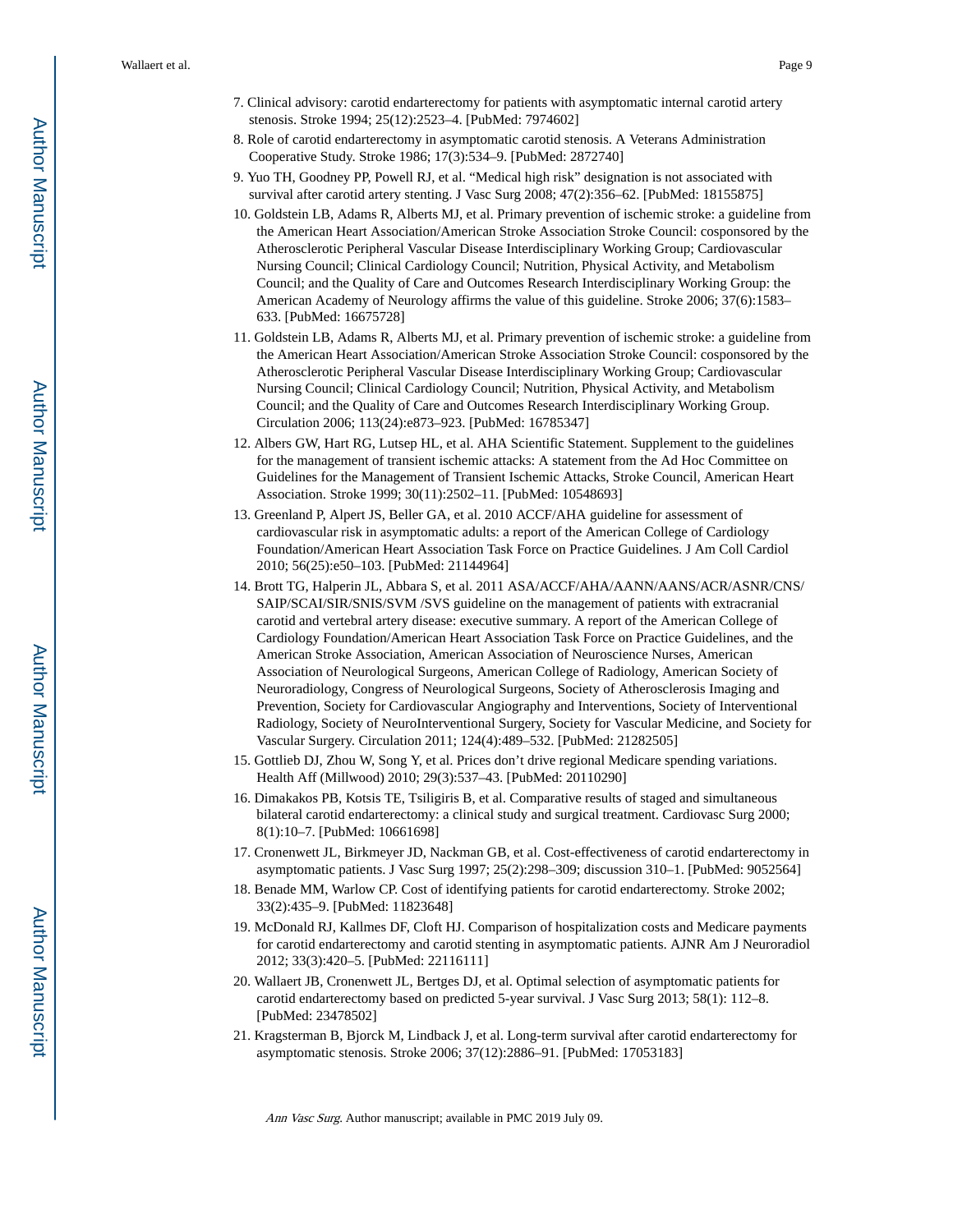Wallaert et al. Page 10

- 22. Cohen SN, Hobson RW 2nd, Weiss DG, et al. Death associated with asymptomatic carotid artery stenosis: long-term clinical evaluation. VA Cooperative Study 167 Group. J Vasc Surg 1993; 18(6): 1002–9; discussion 1009–11. [PubMed: 8264028]
- 23. Branchereau A, Ede B, Magnan PE, et al. Surgery for asymptomatic carotid stenosis: a study of three patient subgroups. Ann Vasc Surg 1998; 12(6):572–8. [PubMed: 9841688]
- 24. Bennett KM, Scarborough JE, Shortell CK. Predictors of 30-day postoperative stroke or death after carotid endarterectomy using the 2012 carotid endarterectomy-targeted American College of Surgeons National Surgical Quality Improvement Program database. J Vasc Surg 2014.
- 25. Salomon du Mont L, Ravelojaona M, Puyraveau M, et al. Carotid endarterectomy in octogenarian: short- and midterm results. Ann Vasc Surg 2014; 28(4):917–23. [PubMed: 24786194]
- 26. Constantinou J, Jayia P, Hamilton G. Best evidence for medical therapy for carotid artery stenosis. J Vasc Surg 2013; 58(4): 1129–39. [PubMed: 24075112]
- 27. Derdeyn CP, Chimowitz MI, Lynn MJ, et al. Aggressive medical treatment with or without stenting in high-risk patients with intracranial artery stenosis (SAMMPRIS): the final results of a randomised trial. Lancet 2014; 383(9914):333–41. [PubMed: 24168957]
- 28. Jacobs JP, Edwards FH, Shahian DM, et al. Successful linking of the Society of Thoracic Surgeons adult cardiac surgery database to Centers for Medicare and Medicaid Services Medicare data. Ann Thorac Surg 2010; 90(4): 1150–6; discussion 1156–7. [PubMed: 20868806]
- 29. Steindel SJ. International classification of diseases, 10th edition, clinical modification and procedure coding system: descriptive overview of the next generation HIPAA code sets. J Am Med Inform Assoc 2010; 17(3):274–82. [PubMed: 20442144]
- 30. Cronenwett JaJ, KW. Rutherford's Vascular Surgery. Vol. 2: Elsevier Saunders, 2014.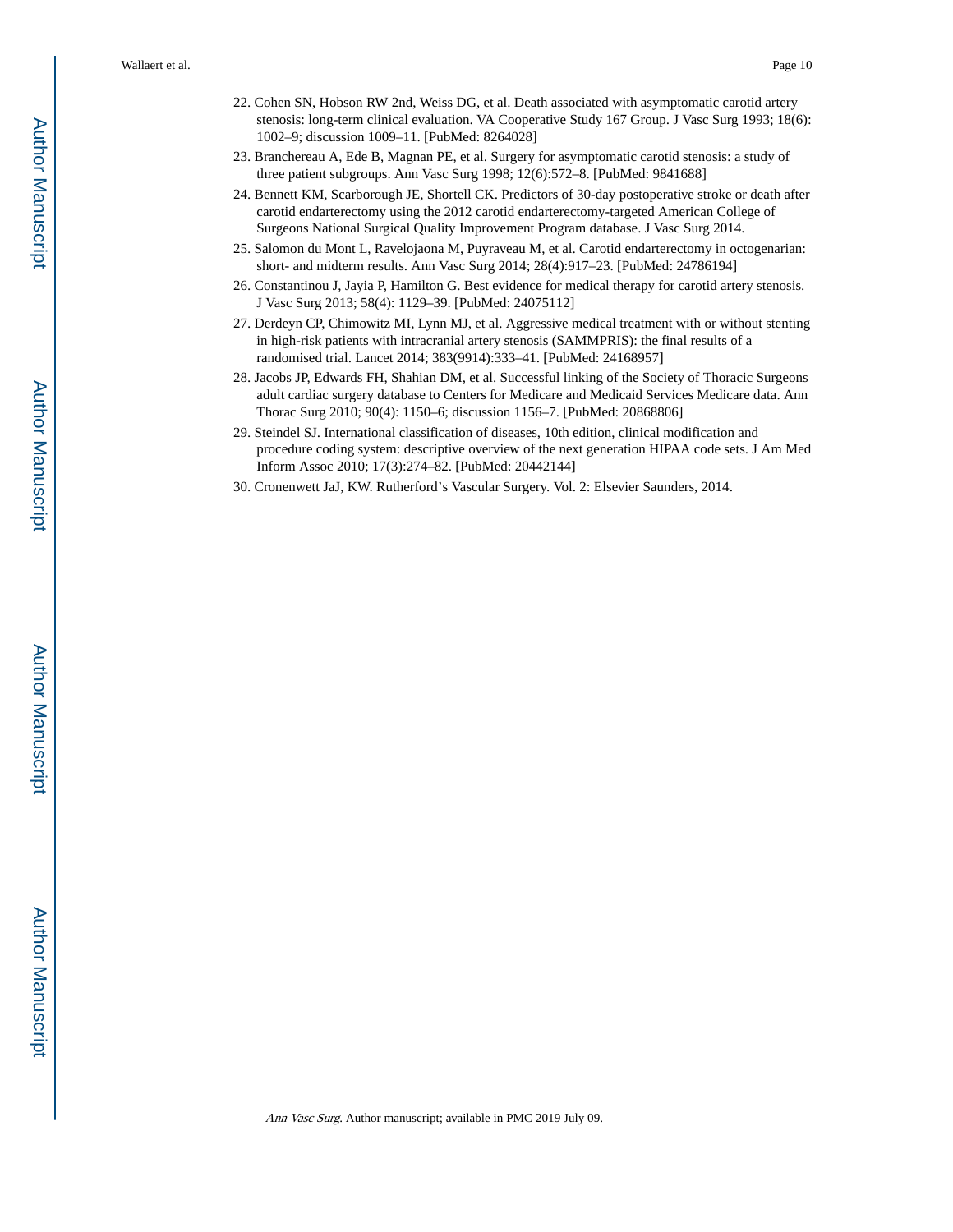Wallaert et al. Page 11



## **2 Year Mortality Risk Scores** for Asymptomatic Patients Undergoing CEA

#### **Figure 1:**

Distribution of risk scores for predicting 2 year mortality among asymptomatic patients undergoing carotid endarterectomy (CEA).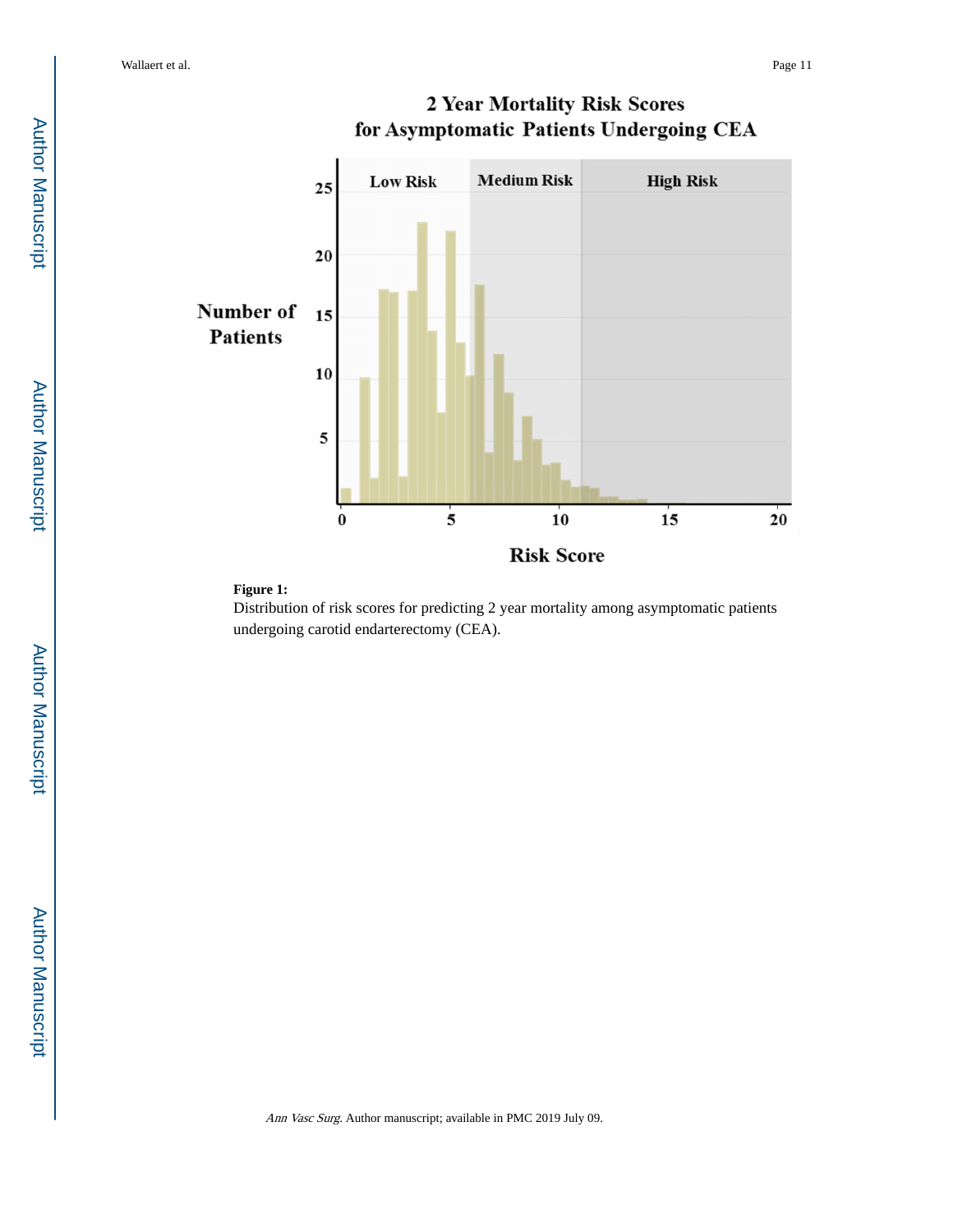#### **Table 1.**

Cox Model for predicting death at 2 years following carotid endarterectomy in asymptomatic patients.

| <b>Variable</b>                      | <b>HR</b> | 95% CI       | <b>P-Value</b> |
|--------------------------------------|-----------|--------------|----------------|
| Age                                  |           |              |                |
| <70                                  | Reference |              |                |
| $70 - 79$                            | 1.5       | $1.2 - 1.9$  | < 0.001        |
| 80                                   | 2.9       | $2.2 - 3.8$  | < 0.001        |
| <b>Insulin Requiring Diabetes</b>    | 1.7       | $1.3 - 2.2$  | < 0.001        |
| Past or Current Smoking              | 1.3       | $1.02 - 1.7$ | 0.037          |
| Congestive Heart Failure             | 2.2       | $1.7 - 2.8$  | < 0.001        |
| $COPD^*$                             | 1.8       | $1.5 - 2.3$  | < 0.001        |
| Renal Function (%)                   |           |              |                |
| $eGFR$ <sup>†</sup> 60               | Reference |              |                |
| $e$ GFR<60                           | 1.5       | $1.2 - 1.9$  | < 0.001        |
| Dialysis Dependent                   | 4.0       | $2.2 - 7.2$  | < 0.001        |
| Contralateral ICA $\vec{t}$ stenosis |           |              |                |
| $<$ 50%                              | Reference |              |                |
| 50%                                  | 1.4       | $1.2 - 1.7$  | 0.001          |
| Occluded                             | 2.2       | $1.5 - 3.1$  | < 0.001        |
| Lack of Statin                       | 1.3       | $1.05 - 1.6$ | 0.019          |

\* COPD, chronic obstructive pulmonary disease

 $\phi^{\dagger}$ eGFR, estimated glomerular filtration rate

‡ ICA, internal carotid artery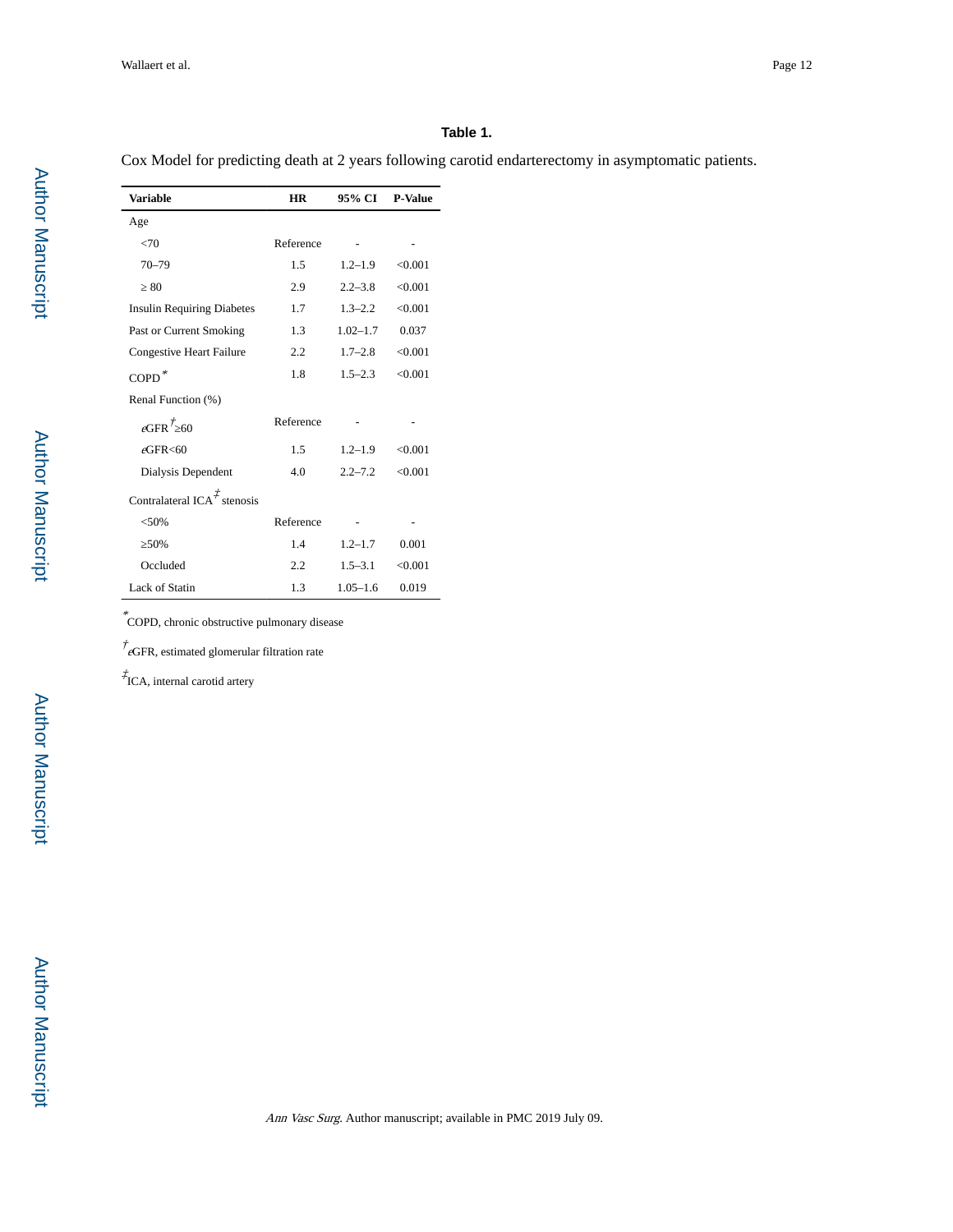#### **Table 2.**

Patient characteristics by risk strata for death (low, medium, high) at 2 years following carotid endarterectomy.

|                                                                     | Low Risk of Death at 2Y<br>$(riskscore < 6)$ $(n=1894)$ | <b>Medium Risk of Death at</b><br>2Y (riskscore 6-12)<br>$(n=1164)$ | <b>High Risk of Death at 2Y</b><br>$(riskscore > 12) (n=39)$ | <b>P-Value</b> |
|---------------------------------------------------------------------|---------------------------------------------------------|---------------------------------------------------------------------|--------------------------------------------------------------|----------------|
| Age (mean in years (SD))                                            | 72.2(4.9)                                               | 77.4(6.1)                                                           | 78.8(5.7)                                                    | < 0.0001       |
| Female (%)                                                          | 43.0                                                    | 43.9                                                                | 38.5                                                         | 0.74           |
| Past or Current Smoking (%)                                         | 69.2                                                    | 83.4                                                                | 94.9                                                         | < 0.0001       |
| Race $(\% )$                                                        |                                                         |                                                                     |                                                              | 0.25           |
| White                                                               | 97.3                                                    | 97.4                                                                | 100.0                                                        |                |
| <b>Black</b>                                                        | 0.9                                                     | 1.5                                                                 | 0.0                                                          |                |
| Other                                                               | 1.8                                                     | 1.1                                                                 | 0.0                                                          |                |
| Hypertension (%)                                                    | 89.2                                                    | 90.8                                                                | 94.9                                                         | 0.2            |
| Coronary Artery Disease (%)                                         | 25.0                                                    | 38.3                                                                | 66.7                                                         | < 0.0001       |
| Congestive Heart Failure (%)                                        | 1.1                                                     | 17.5                                                                | 79.5                                                         | < 0.0001       |
| Diabetes (%)                                                        | 27.4                                                    | 35.8                                                                | 61.5                                                         | < 0.0001       |
| $COPD^*(\%)$                                                        | 11.7                                                    | 32.0                                                                | 74.4                                                         | < 0.0001       |
| Renal Function (%)                                                  |                                                         |                                                                     |                                                              | < 0.0001       |
| $e$ GFR $\neq$ 60                                                   | 68.3                                                    | 30.7                                                                | 12.8                                                         |                |
| $e$ GFR<60                                                          | 31.7                                                    | 68.3                                                                | 71.8                                                         |                |
| Dialysis Dependent                                                  | $0.0\,$                                                 | 1.0                                                                 | 15.4                                                         |                |
| Statin (%)                                                          | 74.3                                                    | 88.4                                                                | 94.9                                                         | < 0.0001       |
| Contralateral ICA <sup><math>\overline{f}</math></sup> Stenosis (%) |                                                         |                                                                     |                                                              | < 0.0001       |
| 50%                                                                 | 65.9                                                    | 39.6                                                                | 38.5                                                         |                |
| 51-79%                                                              | 27.8                                                    | 44.8                                                                | 35.9                                                         |                |
| 80%                                                                 | 4.8                                                     | 5.8                                                                 | 12.8                                                         |                |
| Occluded                                                            | 1.5                                                     | 9.8                                                                 | 12.8                                                         |                |
| ASA <sup><math>\oint</math></sup> class (%)                         |                                                         |                                                                     |                                                              | < 0.0001       |
| Class 1                                                             | 0.7                                                     | 0.2                                                                 | 3.7                                                          |                |
| Class 2                                                             | 13.3                                                    | 7.7                                                                 | 0.0                                                          |                |
| Class 3                                                             | 78.9                                                    | 78.0                                                                | 55.6                                                         |                |
| Class 4                                                             | 7.2                                                     | 14.1                                                                | 40.7                                                         |                |
| Stress test (%)                                                     |                                                         |                                                                     |                                                              | 0.0 17         |
| None Performed                                                      | 59.6                                                    | 60.5                                                                | 59.0                                                         |                |
| Normal                                                              | 31.1                                                    | 28.6                                                                | 17.9                                                         |                |
| Abnormal                                                            | 9.3                                                     | 10.9                                                                | 23.1                                                         |                |
| Use of Shunt (%)                                                    | 48.5                                                    | 49.5                                                                | 51.3                                                         | 0.83           |

\* COPD, chronic obstructive pulmonary disease

 $\phi^{\dagger}$ eGFR, estimated glomerular filtration rate

‡ ICA, internal carotid artery

§ ASA, American Society for Anesthesia

Ann Vasc Surg. Author manuscript; available in PMC 2019 July 09.

Author Manuscript

Author Manuscript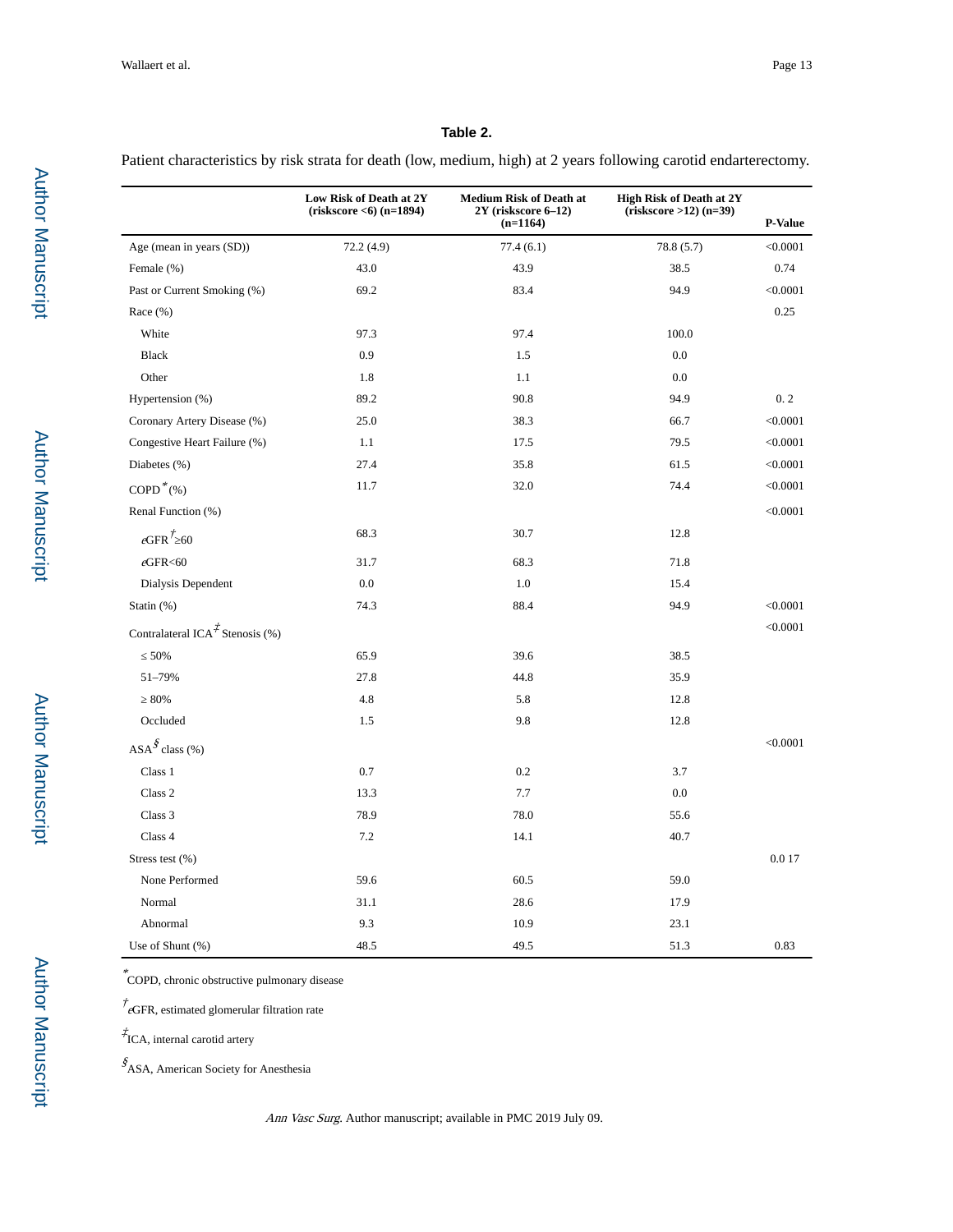#### **Table 3.**

Patient characteristics by cost strata at 2 years following carotid endarterectomy (CEA). High cost is defined as >90th percentile of cost (\$>18,000).

|                                                                           | Not High Cost (\$18,000) at 2Y (n=2749) | High Cost ( $> $18,000$ ) at 2Y (n=348) | <b>P-Value</b> |
|---------------------------------------------------------------------------|-----------------------------------------|-----------------------------------------|----------------|
| Age (mean in years (SD))                                                  | 74.3(6.0)                               | 74.0 (5.9)                              | 0.38           |
| Female (%)                                                                | 43.3                                    | 43.7                                    | $0.88\,$       |
| Any Smoke (%)                                                             | 74.3                                    | 79.8                                    | 0.024          |
| Race (%)                                                                  |                                         |                                         | 0.77           |
| White                                                                     | 97.5                                    | 96.8                                    |                |
| <b>Black</b>                                                              | 1.1                                     | 1.4                                     |                |
| Other                                                                     | 1.5                                     | 1.7                                     |                |
| Hypertension (%)                                                          | 89.6                                    | 92.0                                    | 0.17           |
| Coronary Artery Disease (%)                                               | 29.7                                    | 37.4                                    | 0.003          |
| Congestive Heart Failure (%)                                              | 7.5                                     | 14.1                                    | < 0.0001       |
| Diabetes $(\% )$                                                          | 30.6                                    | 34.5                                    | 0.14           |
| $COPD^*(\%)$                                                              | 19.7                                    | 23.6                                    | 0.089          |
| Renal Function (%)                                                        |                                         |                                         | < 0.0001       |
| $eGFR$ <sup>†</sup> 60                                                    | 54.1                                    | 48.9                                    |                |
| $e$ GFR<60                                                                | 45.8                                    | 47.1                                    |                |
| Dialysis Dependent                                                        | 0.1                                     | 4.0                                     |                |
| Statin $(\%)$                                                             | 80.4                                    | 75.6                                    | 0.03           |
| Contralateral ICA <sup><math>\overrightarrow{f}</math></sup> Stenosis (%) |                                         |                                         | < 0.0001       |
| 50%                                                                       | 58.5                                    | 33.3                                    |                |
| 51-79%                                                                    | 33.9                                    | 37.4                                    |                |
| 80%                                                                       | 2.8                                     | 24.7                                    |                |
| Occluded                                                                  | 4.8                                     | 4.6                                     |                |
| ASA <sup><math>\delta</math></sup> class (%)                              |                                         |                                         | < 0.0001       |
| Class $1\,$                                                               | 0.5                                     | 0.7                                     |                |
| Class 2                                                                   | 11.8                                    | 5.7                                     |                |
| Class 3                                                                   | 79.1                                    | 72.3                                    |                |
| Class 4                                                                   | 8.5                                     | 21.3                                    |                |
| Stress test $(\% )$                                                       |                                         |                                         | 0.21           |
| None Performed                                                            | 60.3                                    | 57.3                                    |                |
| Normal                                                                    | 30.0                                    | 30.0                                    |                |
| Abnormal                                                                  | 9.7                                     | 12.7                                    |                |
| CEA type (%)                                                              |                                         |                                         | 0.78           |
| Conventional                                                              | 88.3                                    | 88.8                                    |                |
| Eversion                                                                  | 11.7                                    | 11.2                                    |                |
| Use of Shunt (%)                                                          | 48.4                                    | 52.9                                    | 0.12           |

\* COPD, chronic obstructive pulmonary disease

 $\phi^{\dagger}$ eGFR, estimated glomerular filtration rate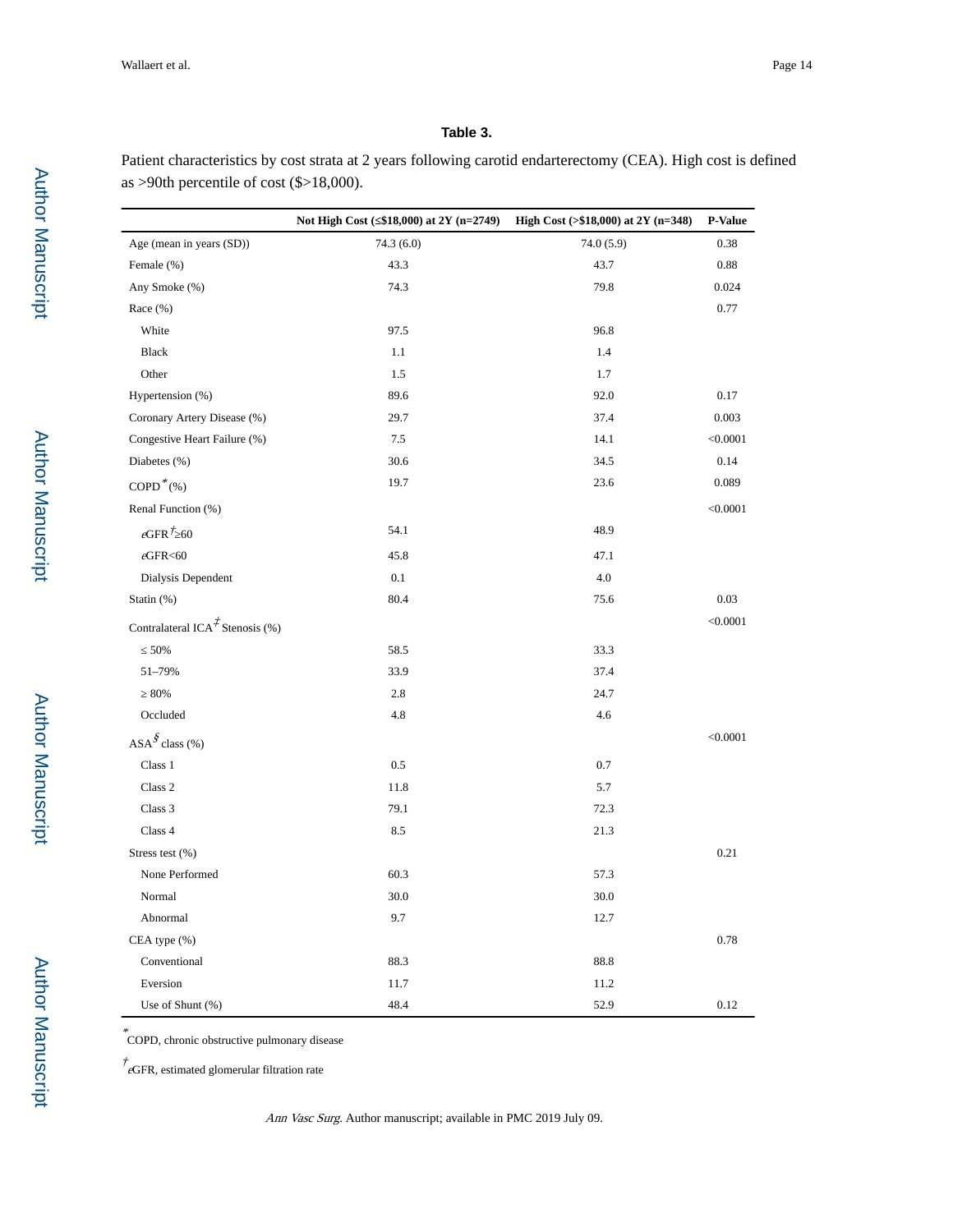Wallaert et al. Page 15

‡ ICA, internal carotid arterys

§ ASA, American Society for Anesthesia

Author Manuscript

**Author Manuscript**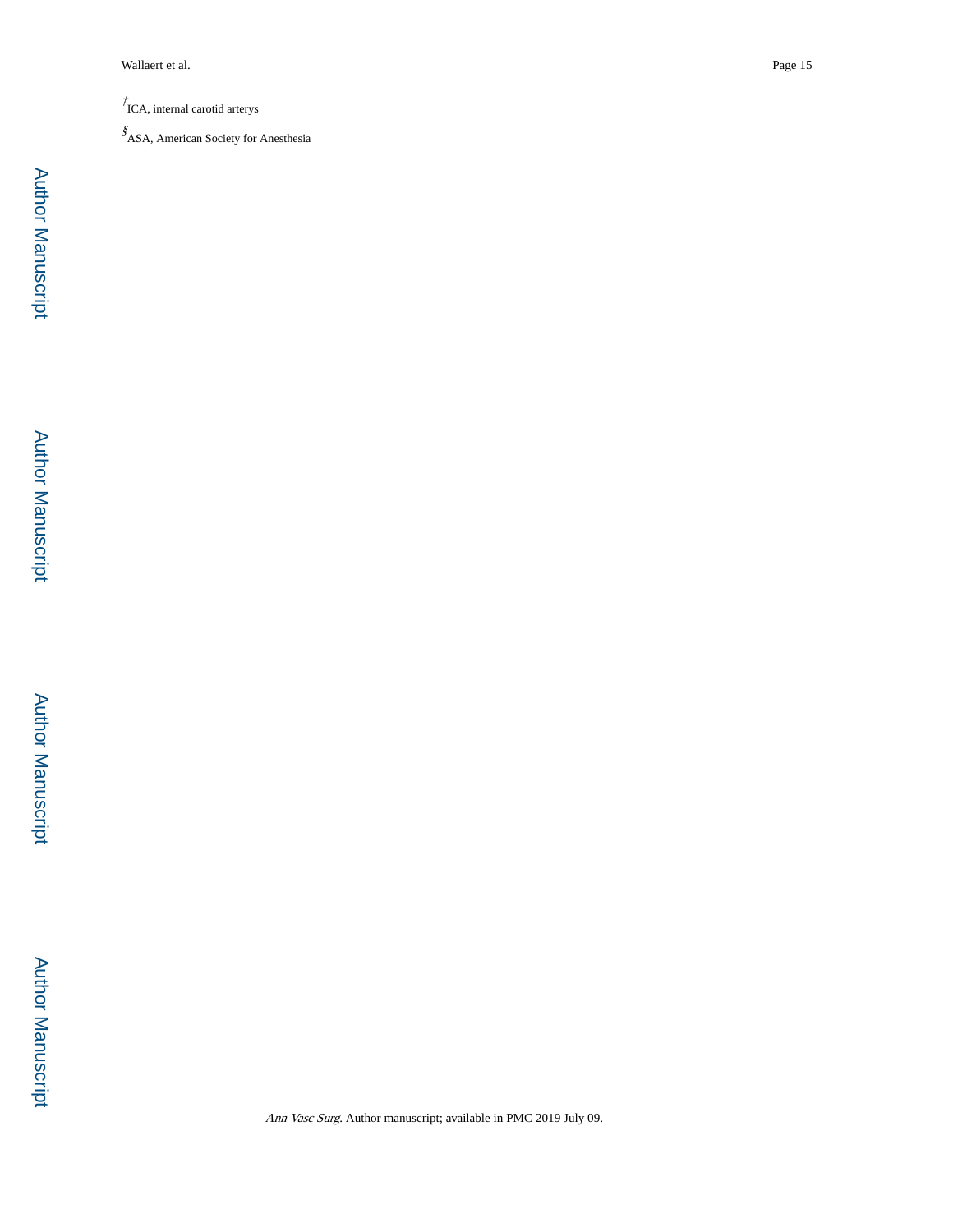#### **Table 4.**

Multivariate model for predicting high cost (>\$18,000) at 2 years following carotid endarterectomy.

| <b>Variable</b>                             | <b>OR</b> | 95% CI         | <b>P-Value</b> |
|---------------------------------------------|-----------|----------------|----------------|
| Contralateral ICA <sup>*</sup> Stenosis (%) |           |                | < 0.0001       |
| < 50%                                       | Reference |                |                |
| 51-79%                                      | 2.2       | $1.6 - 2.9$    |                |
| 80%                                         | 19.5      | $13.2 - 28.8$  |                |
| Occluded                                    | 1.8       | $1.04 - 3.3$   |                |
| $\overrightarrow{ASA}^{\dagger}$ Class      |           |                | < 0.0001       |
| Class I                                     | Reference |                |                |
| Class <sub>2</sub>                          | 0.23      | $0.04 - 1.2$   |                |
| Class 3                                     | 0.37      | $0.1 - 1.7$    |                |
| Class <sub>4</sub>                          | 1.0       | $0.2 - 4.9$    |                |
| Renal Function (%)                          |           |                |                |
| $eGFR$ <sup><math>\ddot{f}</math></sup> 60  | Reference |                | < 0.0001       |
| $e$ GFR<60                                  | 1.2       | $0.9 - 1.5$    |                |
| Dialysis Dependent                          | 33.4      | $10.1 - 110.6$ |                |
| Statin                                      | 0.7       | $0.6 - 1.0$    | 0.0546         |
| <b>Congestive Heart Failure</b>             | 0.7       | $0.5 - 1.0$    | 0.0514         |

C-index 0.77, H-L goodness of fit: 0.79

\* ICA, internal carotid artery

† ASA, American Society for Anesthesia

 $\vec{f}$ eGFR, estimated glomerular filtration rate